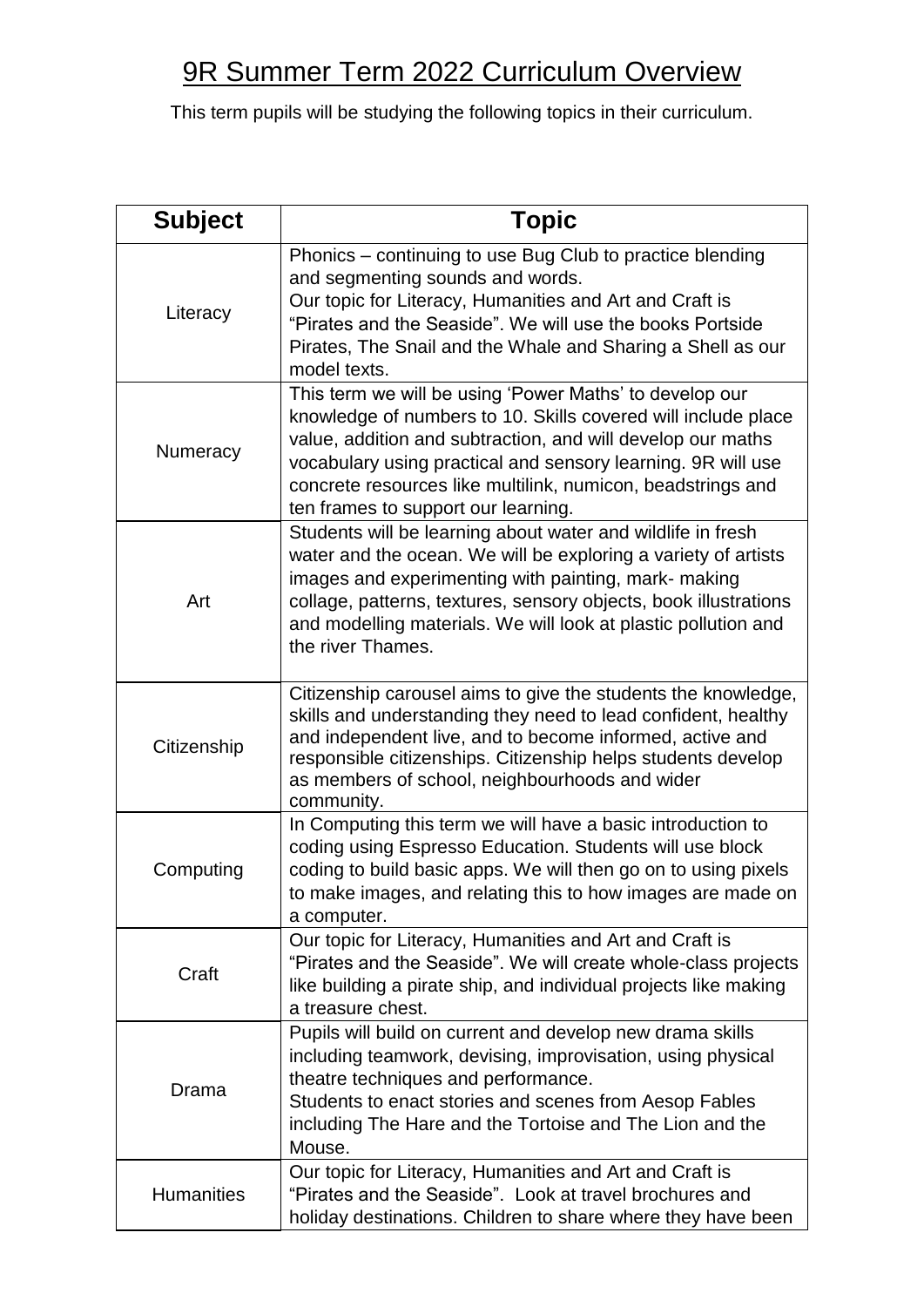## 9R Summer Term 2022 Curriculum Overview

This term pupils will be studying the following topics in their curriculum.

|                    | on holiday to. Look at a world map and point out some of the      |
|--------------------|-------------------------------------------------------------------|
|                    | destinations.                                                     |
|                    | Look at maps and globes together. Explore where we live.          |
|                    | What country/countries do we come from? Where were we             |
|                    | born? Why do we have Passports? Look at passports and             |
|                    | discuss why we use them.                                          |
|                    |                                                                   |
| Lego Therapy       | In Lego Therapy we use a play-therapy context to support the      |
|                    | development of a variety of essential skills including: turn      |
|                    | taking, eye contact, sharing, waiting, problem solving,           |
|                    | listening, giving and following instructions, checking            |
|                    | understanding, working as a team, asking for help and             |
|                    | developing verbal and non-verbal language.                        |
| Life Skills        | In life skills we will be focusing on developing our skills so we |
|                    | can be independent at home and in school. We will focus on        |
|                    | our routines (e.g. morning and bed time routing) and using        |
|                    | time to support independence $-$ e.g. reading the time, reading   |
|                    | timetables, setting an alarm.                                     |
|                    | Term 3 subject is 'Melody'. Students have so far covered          |
|                    |                                                                   |
|                    | 'Rhythm and Beats' in term 1 and 'Chords and playing as a         |
|                    | Group' in Term 2. This term, students will be concentrating on    |
|                    | using individual notes to both improvise freely and learn         |
|                    | structured famous tunes. They will use a combination of           |
| <b>Music</b>       | virtual electronic simulated instruments plugged into the class   |
|                    | PA system as well as keyboards, guitars, xylophones and           |
|                    | even a theremin (think of the Doctor Who theme song). They        |
|                    | will also use a colour code system in order to begin reading      |
|                    | music and follow structure.                                       |
|                    |                                                                   |
|                    | This term we will be focusing on the basic skills associated with |
|                    | striking and fielding games. Students will further develop        |
|                    | previously learnt skills and improve their competency taking      |
|                    | part in team games. The games we will focus on this term          |
|                    |                                                                   |
| <b>PE</b>          | include, cricket, hockey and tennis. Students will continue to    |
|                    | work on individual skills such as control, passing, catching and  |
|                    | basic team communication.                                         |
|                    | We will focus on developing the students PE vocabulary and        |
|                    | understanding of key principles such as warm-up, heart rate       |
|                    | and cool -down.                                                   |
|                    | In the summer term in Play Skills, 9R will be developing their    |
|                    | imagination and thinking through water play. Each week            |
|                    | pupils will be introduced to a new real life theme, such as the   |
| <b>Play Skills</b> | seaside; the cold lands; the garden; the kitchen and bath         |
|                    | time. Pupils will be encouraged to engage with sensory trays      |
|                    | related to the theme, as well as being prompted to draw on        |
|                    | their own experiences to develop discussion around the            |
|                    |                                                                   |
|                    | theme. Alternatively, they will be encouraged to develop a        |
|                    | story through play. Each Play Skills lesson will end with some    |